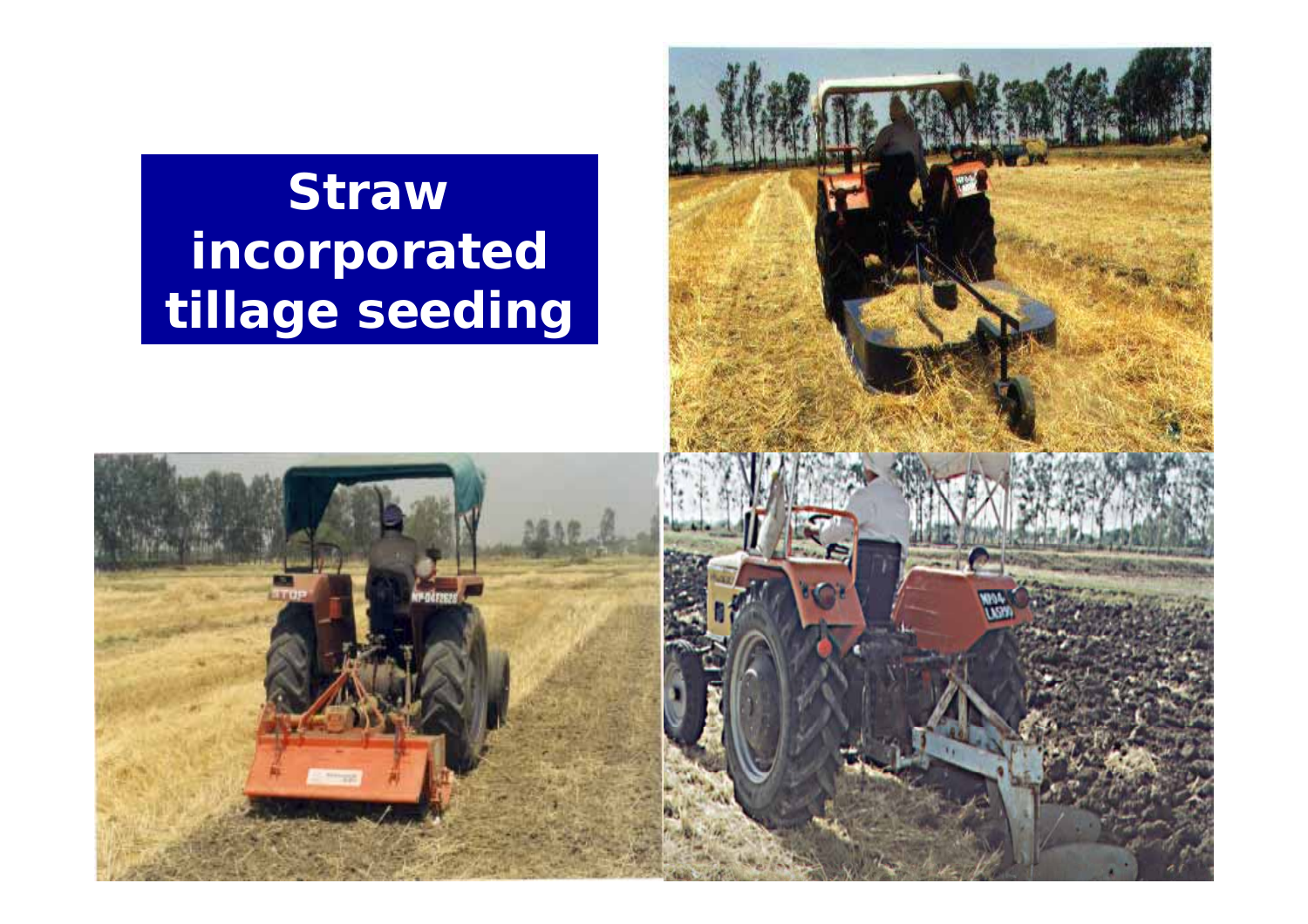#### **Rotavator (in-chopped straw) shallow working-higher work rate than MB plough based cultivation system**

| <b>Type of</b><br>straw field                         | <b>Implement used</b>              | <b>Time</b><br>required,<br>h/ha | <b>Direct energy</b><br>used, MJ/ha | <b>Cost of</b><br>operation,<br>Rs/ha | <b>Amount of</b><br>straw incorp-<br>orated, % |
|-------------------------------------------------------|------------------------------------|----------------------------------|-------------------------------------|---------------------------------------|------------------------------------------------|
| <b>Combine</b>                                        | <b>Stubble shaver (1)</b>          | 2.75                             | 508.06                              | 511.99                                |                                                |
| harvested<br>rice and                                 | <b>MB plough (1)</b>               | 5.13                             | 1151.46                             | 1041.84                               | 76.70                                          |
| wheat straw<br>field (T1)                             | <b>Rotavator(1)</b>                | 3.00                             | 644.58                              | 617.84                                | 13.00                                          |
|                                                       | <b>Seed-Fertilizer</b><br>drill(1) | 3.71                             | 696.63                              | 678.93                                |                                                |
| <b>Combine</b><br>harvested<br>rice and<br>wheat (T2) | <b>Stubbler shaver(1)</b>          | 2.75                             | 508.06                              | 511.99                                |                                                |
|                                                       | <b>Rotavator(1)</b>                | 3.58                             | 721.30                              | 768.71                                | 60.43                                          |
| <b>Straw fields</b>                                   | Seed fertilizer drill(1)           | 4.88                             | 916.39                              | 893.04                                |                                                |
| <b>Non-straw</b><br>rice and<br>wheat fields<br>(T3)  | <b>Duck foot sweeps(3)</b>         | 7.71                             | 1446.87                             | 1386.90                               |                                                |
|                                                       | Seed fertilizer drill(1)           | 2.99                             | 560.53                              | 546.26                                |                                                |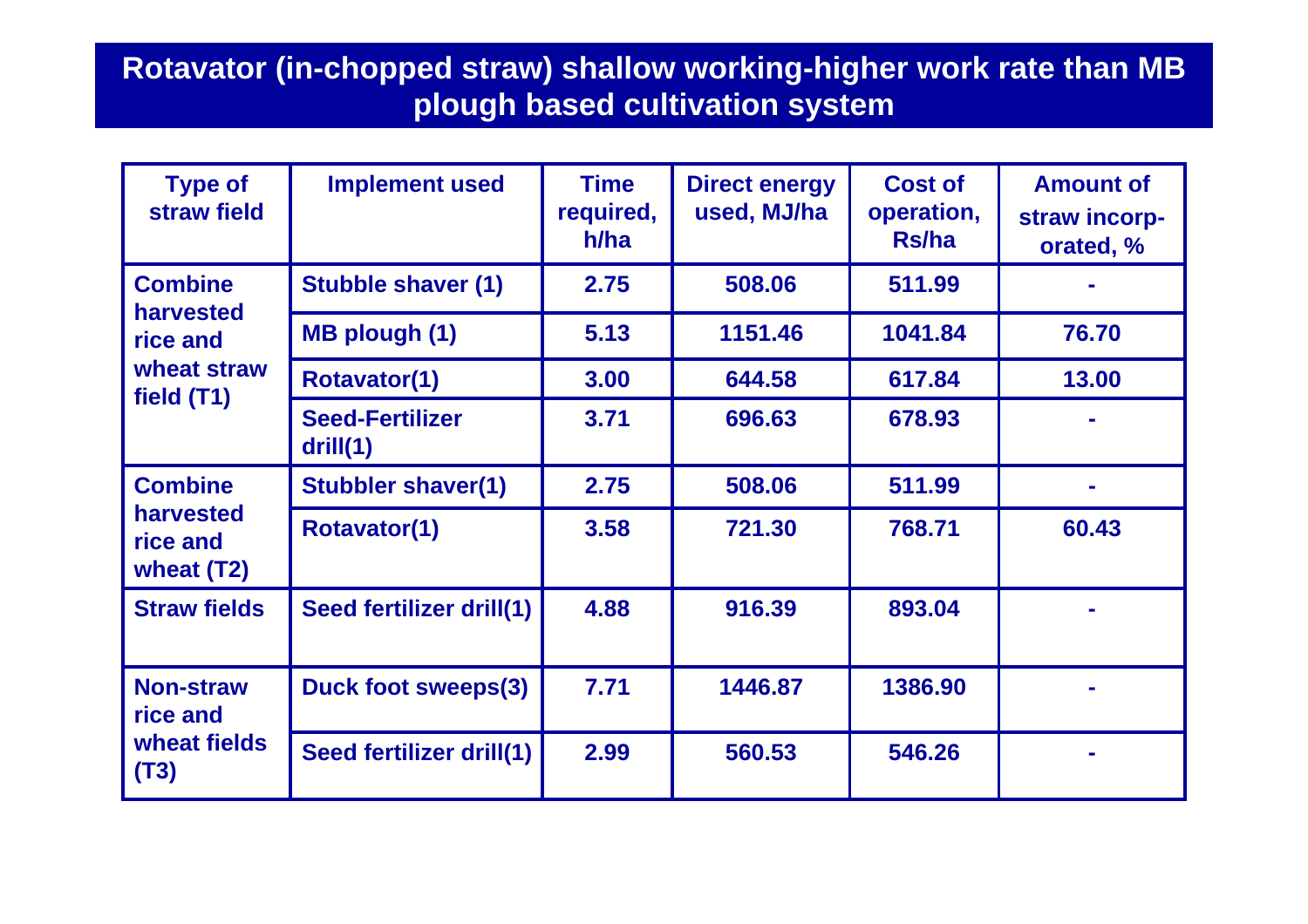### **Production economics : straw fields**

| <b>Particular(s)</b>                   | <b>Wheat straw/non straw</b><br>(control) -rice sown |                |                | <b>Rice straw/non straw</b><br>(control)-wheat sown |                |       | <b>Rice-wheat straw/non</b><br>straw (control)-field |                |       |
|----------------------------------------|------------------------------------------------------|----------------|----------------|-----------------------------------------------------|----------------|-------|------------------------------------------------------|----------------|-------|
|                                        | T <sub>1</sub>                                       | T <sub>2</sub> | T <sub>3</sub> | T <sub>1</sub>                                      | T <sub>2</sub> | T3    | <b>T1</b>                                            | T <sub>2</sub> | T3    |
| Grain yield,<br>t/ha                   | 3.54                                                 | 3.18           | 2.94           | 4.68                                                | 4.64           | 4.60  | 8.22                                                 | 7.82           | 7.51  |
| <b>Cost of</b><br>production,<br>Rs/ha | 10569                                                | 9805           | 10610          | 12020                                               | 10128          | 10710 | 22589                                                | 19933          | 21320 |
| <b>Benefit cost</b><br>ratio           | 1.67                                                 | 1.62           | 1.39           | 2.53                                                | 2.98           | 2.79  | 2.10                                                 | 2.30           | 2.09  |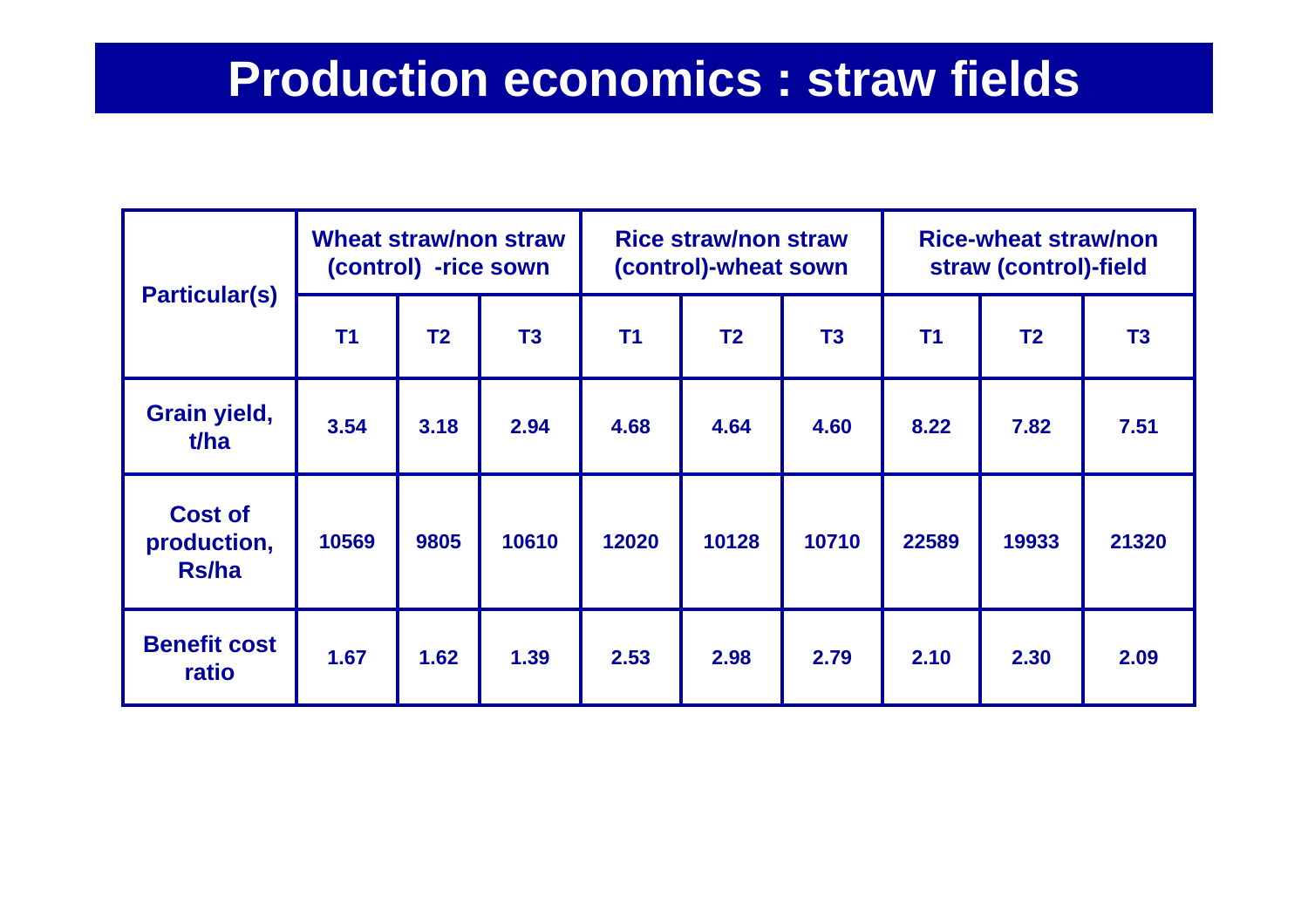#### **Straw mulch minimum tillage rice-wheat**



| <b>Treat-</b><br>ment | <b>Equipment</b><br>used            | Time<br>requ-<br>ired,<br>h/ha | <b>Operat-</b><br>ional<br>energyM<br>J/ha | <b>Cost of</b><br>operatio<br>n, Rs/ha | <b>Total time</b><br>requi-red,<br>h/ha | <b>Total opera-</b><br>tional energy,<br>MJ/ha | <b>Total cost of</b><br>opera-tion,<br>Rs/ha | <b>Amount of</b><br>straw<br>incorpora-<br>tion, % |
|-----------------------|-------------------------------------|--------------------------------|--------------------------------------------|----------------------------------------|-----------------------------------------|------------------------------------------------|----------------------------------------------|----------------------------------------------------|
| $\mathsf{T}_4$        | <b>Stubble shaver</b><br>drill      | 3.45                           | 653.68                                     | 648.60                                 | 8.71                                    | 1859.06                                        | 1979.44                                      | 54.4                                               |
|                       | <b>Roto till drill</b>              | 5.26                           | 1205.38                                    | 1230.84                                |                                         |                                                |                                              |                                                    |
| $T_{2}$               | <b>Stubbleshaver</b>                | 3.45                           | 653.68                                     | 648.60                                 | 8.21                                    | 1610.46                                        | 1591.08                                      | $\blacksquare$                                     |
|                       | <b>Zero till drill</b>              | 4.76                           | 956.78                                     | 942.48                                 |                                         |                                                |                                              |                                                    |
| $T_3$                 | <b>Stubbleshaver</b>                | 3.45                           | 653.68                                     | 648.60                                 |                                         | 2201.98                                        | 2277.08                                      | 62.1                                               |
|                       | <b>Rotavator</b>                    | 3.57                           | 710.59                                     | 763.98                                 | 11.57                                   |                                                |                                              |                                                    |
|                       | <b>Seed cum</b><br>fertilizer drill | 4.55                           | 837.71                                     | 864.50                                 |                                         |                                                |                                              |                                                    |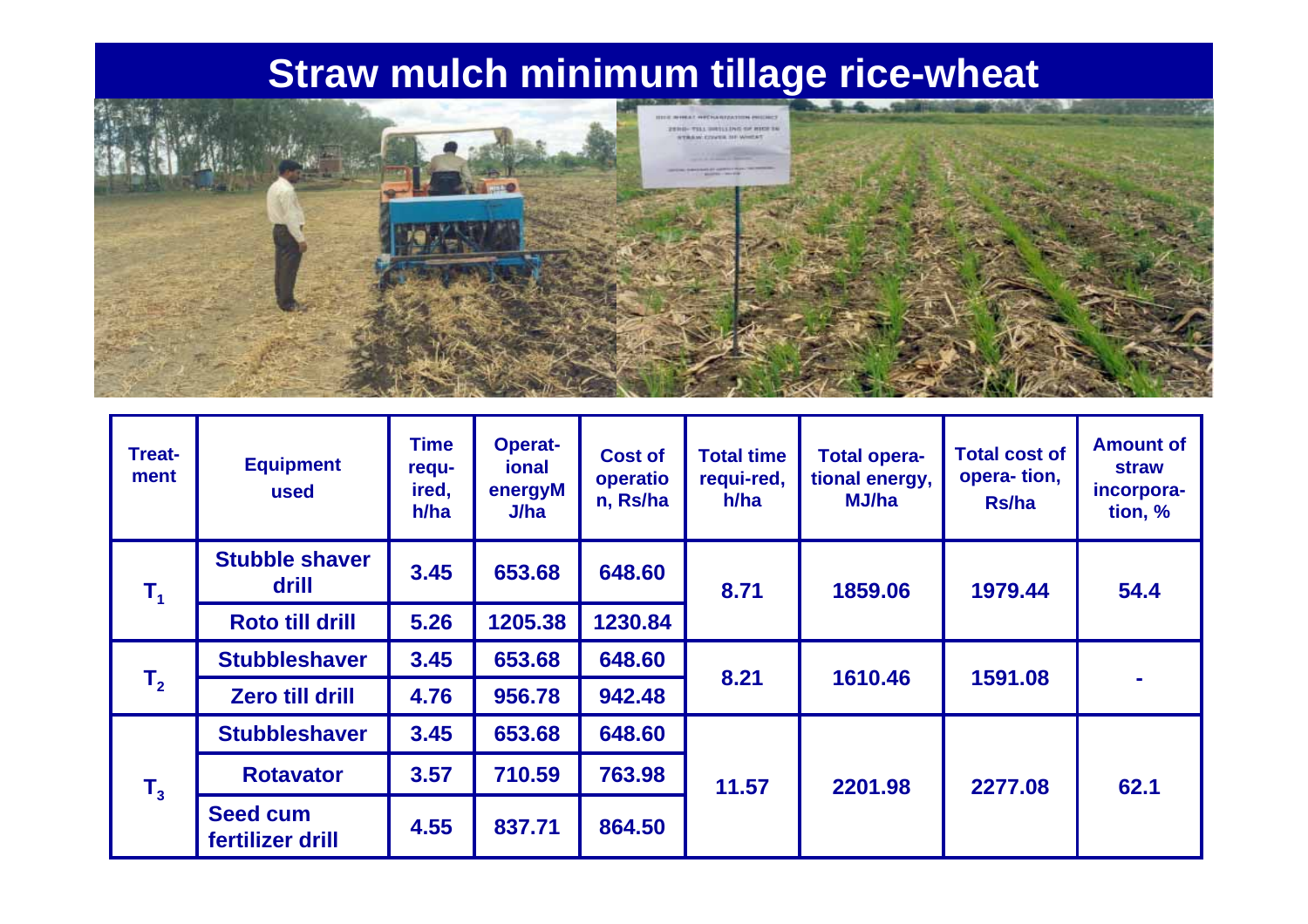#### **Production economics of wheat after rice : straw covered and straw incorporated**

| <b>Parameter(s)</b>                    |                                         |                                         | <b>Rice straw condition</b>                        | <b>Non-straw conv. practice</b>         | Non-                                    |                                                    |                                                      |
|----------------------------------------|-----------------------------------------|-----------------------------------------|----------------------------------------------------|-----------------------------------------|-----------------------------------------|----------------------------------------------------|------------------------------------------------------|
|                                        | <b>Roto</b><br>till<br>drilled<br>wheat | <b>Zero</b><br>till<br>drilled<br>wheat | <b>Rotavator+</b><br>drill<br>combination<br>wheat | <b>Roto</b><br>till<br>drilled<br>wheat | <b>Zero</b><br>till<br>drilled<br>wheat | <b>Rotavator+</b><br>drill<br>combination<br>wheat | <b>straw</b><br>conv.<br><b>Prac-</b><br><b>tice</b> |
| Grain yield,<br>t/ha                   | 4.92                                    | 5.10                                    | 4.80                                               | 4.78                                    | 4.84                                    | 4.64                                               | 4.60                                                 |
| <b>Cost of</b><br>production,<br>Rs/ha | 9728                                    | 8885                                    | 10503                                              | 9315                                    | 8635                                    | 10128                                              | 10710                                                |
| <b>Benefit cost</b><br>ratio           | 3.29                                    | 3.73                                    | 2.97                                               | 3.34                                    | 3.64                                    | 2.98                                               | 2.79                                                 |
| <b>Operational</b><br>energy, MJ/ ha   | 8746                                    | 8345                                    | 8946                                               | 8444                                    | 8114                                    | 9116                                               | 9516                                                 |